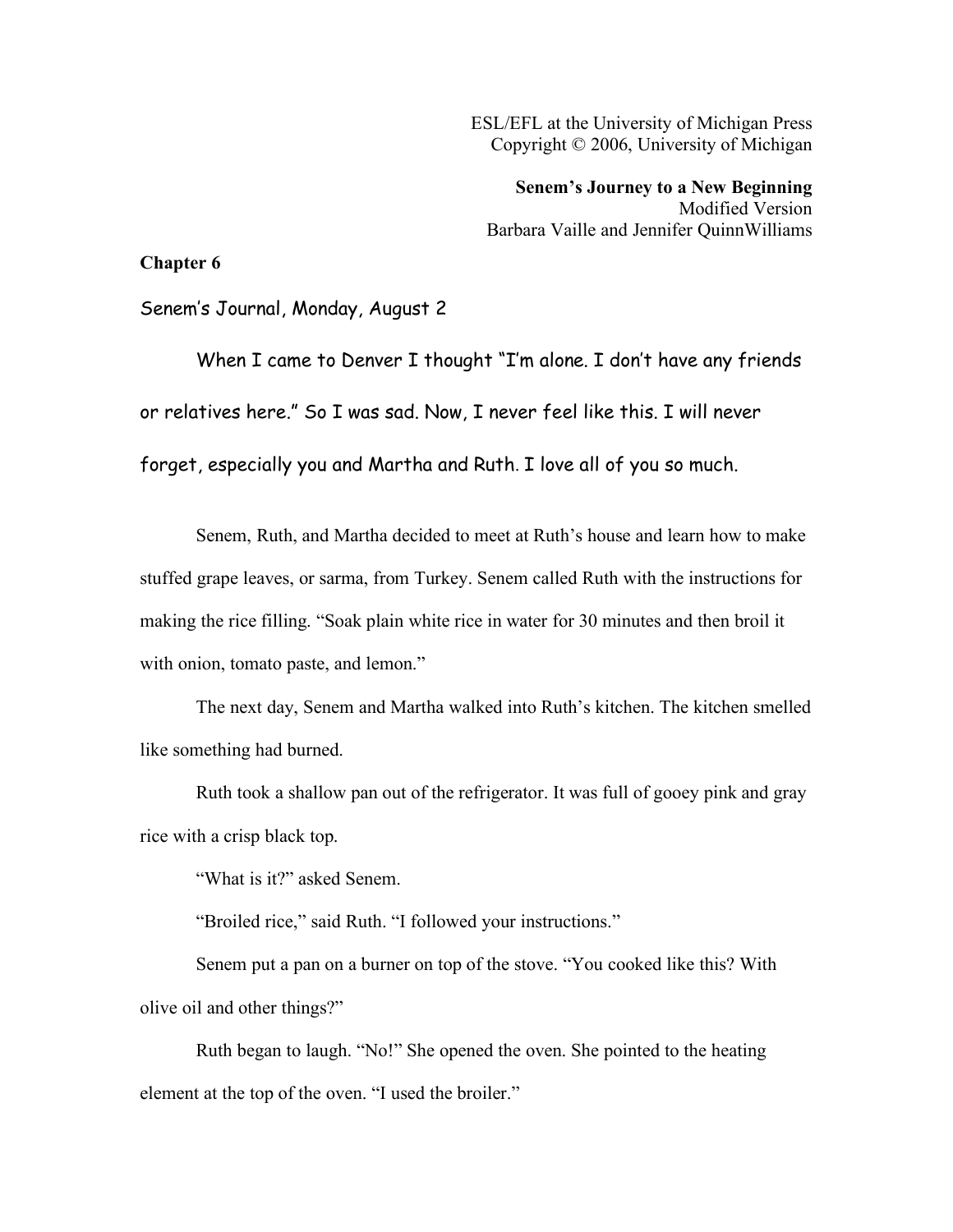Senem turned on the heat under the pan on the stove. "I put food here and cook with stirring. What is the word for this?"

"Sauté! What an airhead I am!" laughed Ruth.

"Let's make sarma," Senem said. The three friends got to work, laughing, talking and cooking together.

The good times with her friends helped Senem's nightmares. But, one night, in her nightmare, there was an earthquake in her home city of Ankara. When she woke up, she told Tarkan of her dream. He rubbed her back, but she could not calm down.

*"Let's look at the news,"* he said finally. *"You will see, everything is fine in Turkey."* Tarkan and Senem turned on the television. Senem's nightmare was there, on the screen. Clouds of dust rose from mounds of debris. Dazed and wounded men, women, and children wandered through the ruins. It was a scene from hell.

A reporter said, "All of northwestern Turkey is devastated. You can see behind me all that is left of a residential section of the city of Izmit. Thousands of people are dead."

Izmit! Hulya, Senem's dear oldest sister, was in Izmit. And Emine was in jail in Izmit. Tarkan's family lived in Istanbul, which was only 55 miles east of Izmit. Immediately, Tarkan tried to call their families in Turkey. All the lines were busy.

They waited all day for news. Finally, in the evening the phone rang.

*"It's my father!"* Tarkan said. *"Everyone in my family is okay."*

Later, Senem put Hasan to bed. When she returned to the living room, Tarkan was talking quietly on the telephone.